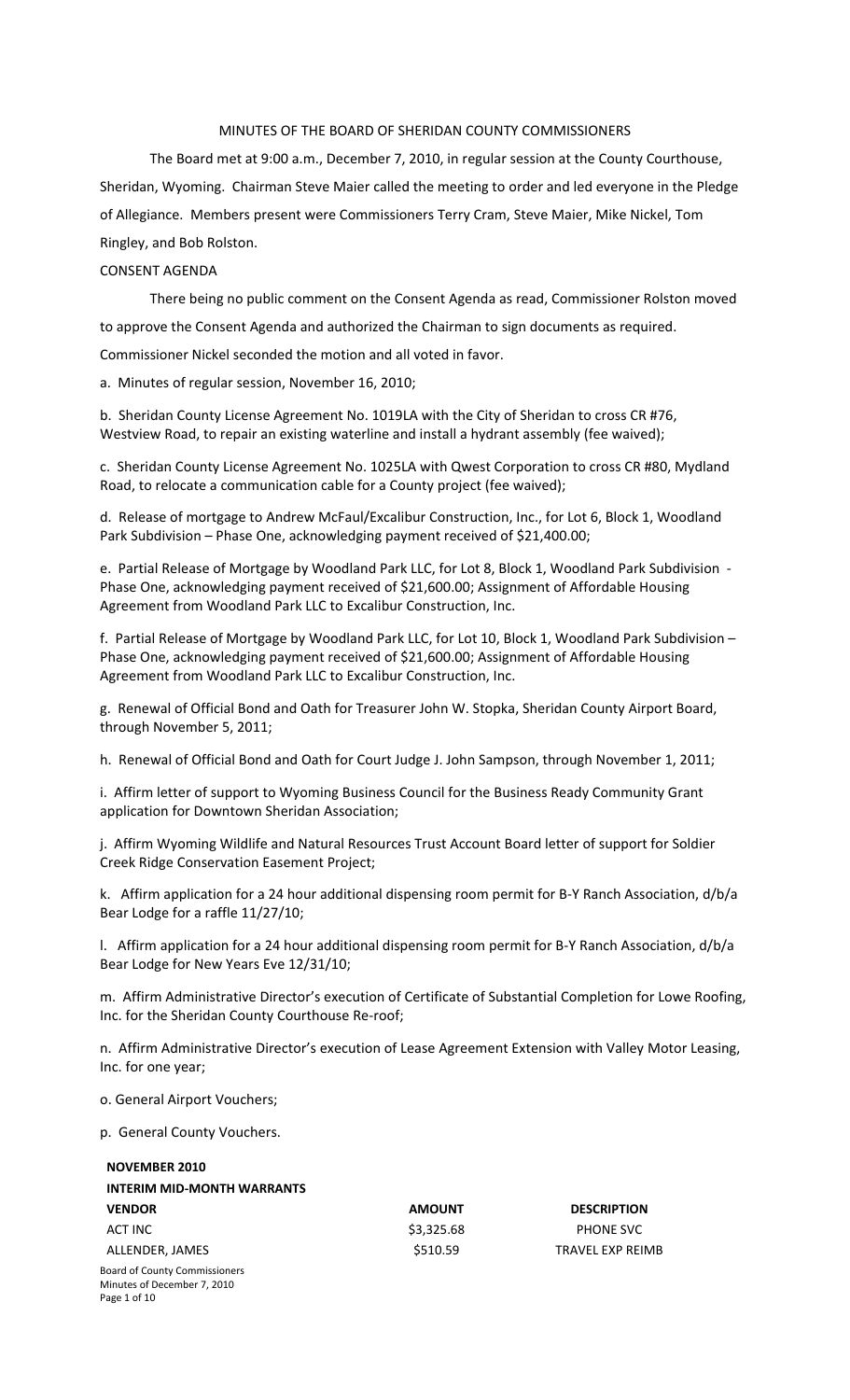AMERICAN FAMILY LIFE INS \$1,400.08 PREMIUM BIG HORN CNTY ELECTRIC **\$18.00** S18.00 UTILITIES BRESNAN COMMUNICATIONS 673.27 CABLE TV CHARLES W BASSETT **12.54 CHARLES W** BASSETT A LEASE PAYMENTS CIT‐CO FEDERAL CREDIT UNION \$4,577.60 PAYROLL TRANSFERS CITY OF SHERIDAN \$409.83 UTILITIES DELTA DENTAL DENTAL DENTAL SERIES AND SERIES SALES \$8,229.50 PREMIUM DEX MEDIA WEST THE STREET STREET STREET STREET STREET STREET STREET STREET STREET STREET STREET STREET STREET EBMS \$1,897.67 FLEX PLAN ED HAMMER INC \$18,875.00 2008 CHEV TRLBZR HAMPTON INN LARAMIE  $$1,188.00$  LODGING HILTON GARDEN INN-LARAMIE  $$1,056.90$  LODGING HIMES, DEE \$211.00 TRAVEL EXP HOME DEPOT SUPPLIES ICMA RETIREMENT TRUST \$4,704.42 NOVEMBER LOWE ROOFING INC <br>\$96,900.00 RE-ROOF SHERIDAN CNTY CRTHSE MASTERCARD \$7,578.95 NOV BILLS MONTANA DAKOTA UTILITIES  $$9,703.33$  UTILITIES NCPERS GROUP LIFE INS **SALES AND STATE OF A SALE OF A SALE OF A SALE OF A SALE OF A SALE OF A SALE OF A SALE OF A** OFFICE OF STATE LANDS **SEXUAL SEXUAL SEXUAL SEXUAL SEXUAL SEXUAL SECREATION AREA LEASE** ORCHARD TRUST 65,231.78 WYO DEFERRED COMP PAETEC \$51.89 PHONE SVC POWDER RIVER ENERGY **\$232.84** UTILITIES QWEST \$5,298.34 PHONE SVC RANGE TELEPHONE CO-OP \$363.36 PHONE SVC SHERIDAN AREA WATER SUP \$230.50 WATER SHERIDAN CHAMBER OF COMMERCE 582.00 CHAMBER BUCKS SHERIDAN CNTY TREAS HEALTH INS \$121,288.00 HEALTH INS/FLEX PLAN FEE SHERIDAN CNTY TREAS PAYROLL TAX \$129,356.15 941 STAPLES ADVANTAGE **\$745.29** SUPPLIES TOWN OF CLEARMONT **1200 CONTROLLERY** \$64.00 UTILITIES UNITED LIFE INSURANCE CO  $$1.412.05$  PREMIUM UNITED STATES POSTAL SERVICE  $$3,000.00$  POSTAGE US BANK CORPORATE REAL ESTATE  $$5750.00$  OFFICE RENT US POSTAL SERVICE **\$10.12** POSTAGE \$10.12 VERIZON WIRELESS **\$1,576.77** CELL PHONE SVC WALMART COMMUNITY THE SET OF SUPPLIES WESTERN MUNICIPAL CONST OF WYO \$23,827.30 SCA WATERLINE EXT WIDIKER-FAUSSET, DAVID **1998 120 SET AUST ARE SERVEL EXPENSES** WRIGHT EXPRESS THE RESERVE TO A STRAIGHT EXPRESS THE RESERVE TO A STRAIGHT AND TUBEL WYO CHILD SUPPORT ENFORCEMENT  $$140.00$ CHILD SUPPORT WYO RETIREMENT SYSTEM \$75,635.50 NOV WYO WORKERS COMPENSATION DIV \$7,949.83 NOV **TOTAL MID‐MONTH INTERIM WARRANTS PAID \$552,338.69**

#### **GENERAL COUNTY WARRANTS**

| A & M SERVICE & SUP       | \$120.00   | <b>REPAIR</b>              |
|---------------------------|------------|----------------------------|
| A PLUS PLUMBERS           | \$245.00   | <b>REPAIR</b>              |
| AAA TREES ON THE MOVE     | \$1,065.50 | <b>MOVE TREES</b>          |
| AACE                      | \$75.00    | <b>REGISTRATION</b>        |
| ABC SIGNS AND SPECIALTIES | \$50.00    | <b>DECALS</b>              |
| ADDCO OFFICE SYSTEMS      | \$225.14   | <b>CRTDG</b>               |
| AMERICAN WELDING & GAS    | \$456.85   | <b>SUPPLIES</b>            |
| ANDERSON, ALEXIS          | \$204.75   | <b>TRANSCRIPT</b>          |
| <b>ANYTHING WOOD</b>      | \$95.00    | <b>WINTERIZE SPRINKLER</b> |

Board of County Commissioners Minutes of December 7, 2010 Page 2 of 10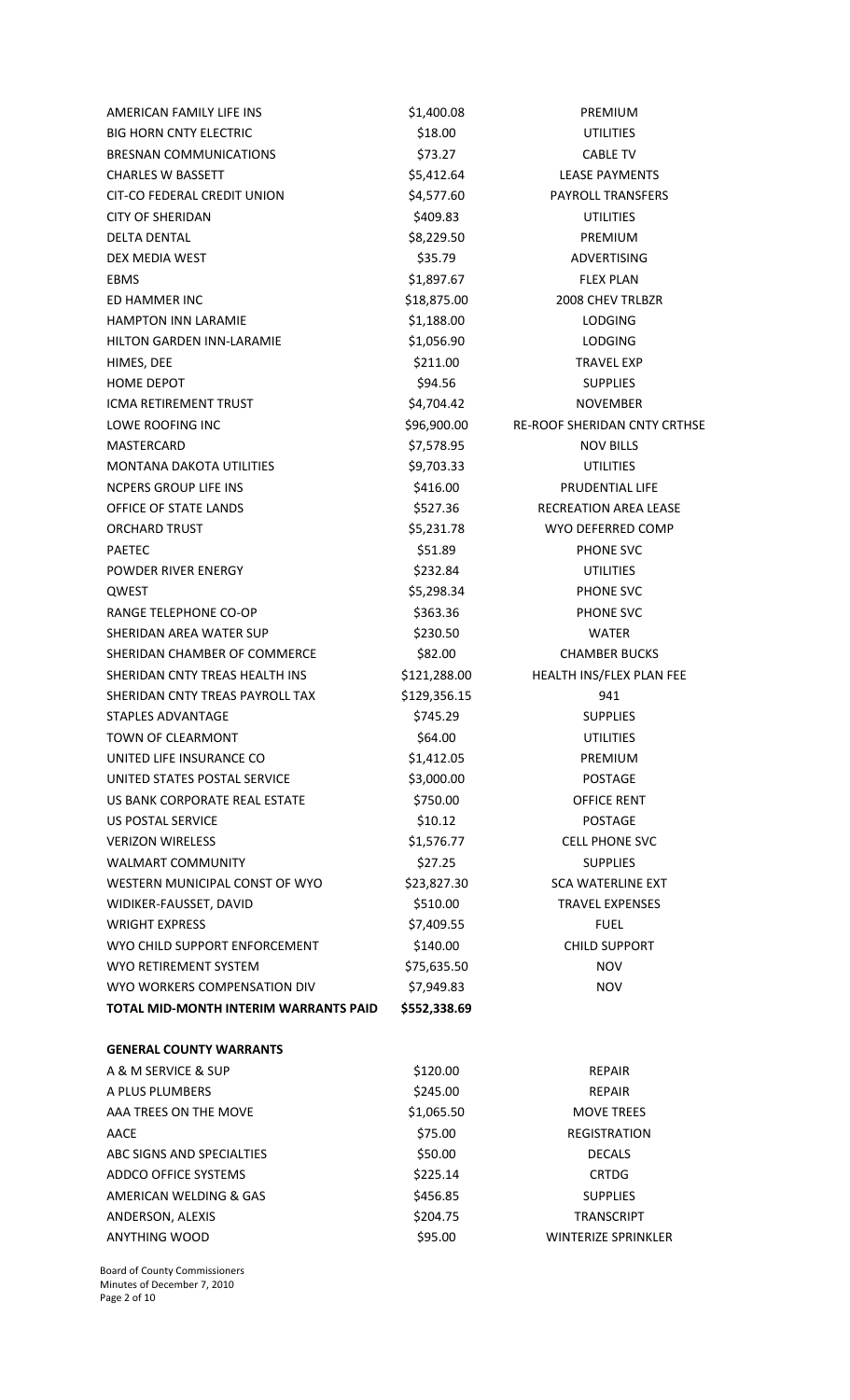A‐PLUS SERVICES \$70.00 TOWING ARNEY, NICKIE **1990 CONTROLL SETTING** S170.16  **IUROR MEALS** ARSENE, DARCI \$398.00 MILEAGE ASSOCIATED CONST ENGINEERING \$18,193.00 CRTHSE HVAC UPGRADE ASSOC OF PUBLIC SAFETY \$920.00 DUES BERRY, DAVID **BERRY, DAVID 1999 1999 1999 150.00 1999 DEP CORONER** BETHESDA CHURCH \$50.00 POLLING PLACE RENT BIASTOCH, BILL **BILL EXP REIMB** \$1,525.17 HRLY WORK, MILEAGE, EXP REIMB BIG HORN HEALTH NETWORK  $$2,217.00$  INVOL HOSP BIG HORN RADIOLOGY \$83.00 INVOL HOSP BIG HORN TIRE \$3,664.00 TIRES BIG HORN WOMENS CLUB **8000 650.00** \$50.00 POLLING PLACE RENT BOBS PEST CONTROL **808.00** \$35.00 SERVICE BURGESS DESIGN GROUP \$673.65 INSERTS, PRINTING C & K EQUIPMENT **\$230.00** \$230.00 BOBCAT RENT CALVARY BAPTIST CHURCH \$50.00 POLLING PLACE RENT CAPTAIN CLEAN \$595.05 CLEAN CARPET CARLSON, KATIE \$78.00 MILEAGE CARQUEST AUTO PARTS **1992 12:20 12:20 12:20 13:203.37** PARTS CARR, THOMAS **EXECUTE 1, 1000.00** STG FACILITY LEASE PMT CBM FOOD SERVICE **19,762.20** INMATE MEALS CHAMPION FERRIES FUNERAL HOME \$11,315.00 SERVICES CHAMPLAIN PLANNING PRESS 6187.00 SUBSCRIPTION CHEM-DRY OF SHERIDAN  $$227.40$  CLEAN CARPET CITY LANDFILL **EXECUTE 2018 12:30 SALUS** \$4.05 **TRASH** CITY OF SHERIDAN \$6,046.99 UTILITIES, FREE LANDFILL DAYS CLARION ASSOCIATES \$2,013.00 CONSERVATION DESIGN CNA SURETY \$2,300.00 BONDS COFFEEN ELEMENTARY SCHOOL \$70.17 COPIES COLLINS COMMUNICATIONS  $$20,328.66$  ACCESS CNTRL SYS, INTERNET COMMUNICATION TECHNOLOGIES \$217.00 CHARGER, MICS COMPUTER SOFTWARE ASSOC  $\sim$  \$100.00  $\sim$  WEBHOST FEE **COMTRONIX 690.00 COMTRONIX COMTRONIX 590.00** ALARM SERVICE CONDREY & ASSOCIATES \$225.00 JOB DESCRIP DEV CORRECTIONAL HEALTHCARE MGMT \$18,701.68 INMATE MEDICAL SVC COUNCIL OF SOCIAL AGENCIES \$30.00 \$30.00 DUES CRESCENT ELECTRIC SUP **\$112.16** SUPPLIES CULLIGAN OF SHERIDAN \$35.50 WATER CULP, ANNE \$30.00 EXP REIMB CUNDIFF, SHELLEY \$1,090.00 LEGAL DCM CONSTRUCTION LLC  $$18,932.02$  PASS CRK, MCCORMICK RD DIABETIC EXPRESS \$168.70 LANCETS DXP ENTERPRISES \$115.41 HAND SANITIZER EAST RIDGE TOWING **EXAMPLE 2018** \$35.00 TOWING ED HAMMER INC **Example 20** S1,175.25  **REPAIRS** ENTECH INC 641,058.10 CNTY RD 80 FARMERS CO-OP OIL \$7,135.30 FUEL FASTENAL \$1,380.03 SUPPLIES FECK, SUSAN \$49.00 MILEAGE FEDEX \$125.24 SHIPPING FERRIES, JAY **1998 120 12:00 SEP CORONER** \$150.00 DEP CORONER FERRIES, MARK \$600.00 CORONER FIBERPIPE \$34.00 PAGING FLETCHER CONSTRUCTION CO  $$19,045.38$  W BRUNDAGE LN FRY CONSTRUCTION \$44,875.00

Board of County Commissioners Minutes of December 7, 2010 Page 3 of 10

1st FLR CRTHSE CORRIDOR RMDL, REPAIRS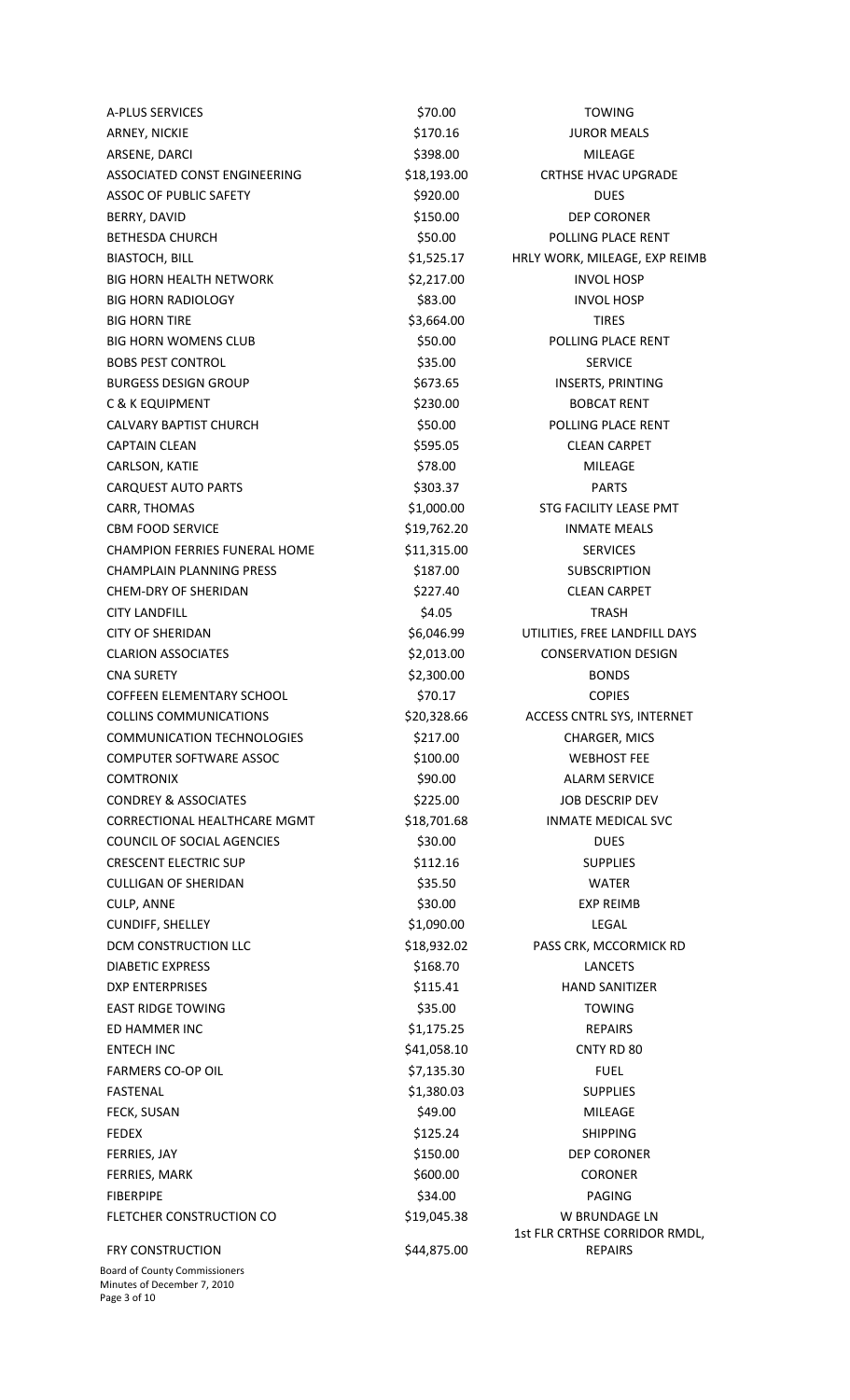| <b>GALLS</b>                                                        | \$132.95    | <b>PANTS</b>                             |
|---------------------------------------------------------------------|-------------|------------------------------------------|
| GAMMEL, CASSANDRA                                                   | \$34.50     | MILEAGE                                  |
| <b>GARYS VACUUMS &amp; STAMPS</b>                                   | \$25.45     | <b>STAMP</b>                             |
| <b>GASES PLUS NORCO</b>                                             | \$691.31    | <b>SUPPLIES</b>                          |
| <b>GRAINGER INC</b>                                                 | \$72.65     | <b>PARTS</b>                             |
| <b>HADLEY LAW OFFICE</b>                                            | \$510.00    | LEGAL                                    |
| <b>HEALTH EDUCATION ASSOC</b>                                       | \$64.25     | LITERATURE                               |
| <b>HEALY LAW FIRM</b>                                               | \$4,335.00  | <b>LEGAL</b>                             |
| <b>HENRY SCHEIN INC</b>                                             | \$118.00    | <b>COLLECTIONS</b>                       |
| <b>HOLIDAY INN-SHERIDAN</b>                                         | \$2,254.99  | WITNESS LODGING, MEALS                   |
| <b>HOLY NAME CHURCH</b>                                             | \$50.00     | POLLING PLACE RENT                       |
| <b>HUB INTL MTN STATES</b>                                          | \$50.00     | <b>BOND</b>                              |
| <b>HUGH K BATTY MD</b>                                              | \$1,240.00  | <b>INVOL HOSP</b>                        |
| <b>IRONMAN TOWING &amp; RECOVERY</b>                                | \$85.00     | <b>TOWING</b>                            |
| <b>JACKS TRUCK &amp; EQUIPMENT</b>                                  | \$513.66    | <b>PARTS</b>                             |
| JIFFY LUBE                                                          | \$62.98     | OIL CHNG                                 |
| <b>JLN NETWORKING</b>                                               | \$1,486.00  | <b>IT WORK</b>                           |
| <b>JOHNSON CONTROLS</b>                                             | \$4,771.80  | <b>SERVICE</b>                           |
| <b>KBM&amp;M INC</b>                                                | \$270.60    | PORT TLT                                 |
| KENNA O'FLANNIGAN                                                   | \$26.25     | <b>TRANSCRIPT</b>                        |
| KINNAIRD LAW OFFICE                                                 | \$1,218.75  | <b>LEGAL</b>                             |
| KNECHT HOME CENTER                                                  | \$30.36     | <b>BULBS</b>                             |
| LARIMER COUNTY SHERIFFS OFFICE                                      | \$8.60      | <b>SUMMONS</b>                           |
| LAYA, GARY                                                          | \$147.92    | <b>RESTRM MAINT</b>                      |
| LIESINGER, RODNEY                                                   | \$45.00     | <b>MEALS</b>                             |
| LINDBERG, LORETTA                                                   | \$37.50     | MILEAGE                                  |
| LITTLE LIZA JANE'S CATERING                                         | \$484.00    | <b>ELECTION MEALS</b>                    |
| <b>LOCO PRINTING</b>                                                | \$94.00     | <b>ENV</b>                               |
| MACKEY, MIKE                                                        | \$47.25     | <b>SUPPLIES</b>                          |
| <b>MACS MOVING &amp; STORAGE</b>                                    | \$450.00    | <b>MOVE EXTENSION OFFICE</b>             |
| MAG                                                                 | \$180.00    | <b>MENDING</b>                           |
| <b>MATTHEW BENDER &amp; CO</b>                                      | \$359.45    | LITERATURE                               |
| <b>MCJUNKIN REDMAN</b>                                              | \$205.26    | <b>PARTS</b>                             |
| <b>MCMURRY READY MIX</b>                                            | \$24,522.25 | <b>GRAVEL CRUSHING &amp; STOCKPILING</b> |
| <b>MEMORIAL HOSPITAL</b>                                            | \$85,358.53 | INVOL HOSP, FIXED COST, RECORDS          |
| MHL SYSTEMS                                                         | \$5,008.97  | <b>WEAR SHOES</b>                        |
| MIKES ELECTRIC INC                                                  | \$186.12    | <b>REPAIR</b>                            |
| MORRIS, MIKE                                                        | \$61.34     | <b>MEALS</b>                             |
| MORT, WENDY                                                         | \$31.00     | <b>MILEAGE</b>                           |
| MURPHY, RAY                                                         | \$360.00    | <b>CONT LABOR</b>                        |
| <b>NAPA AUTO PARTS</b>                                              | \$1,100.50  | <b>PARTS</b>                             |
| NATIONAL ACADEMIES OF EMERGENCY                                     |             |                                          |
| <b>DISPATCH</b>                                                     | \$100.00    | <b>RECERT</b>                            |
| NATIONAL BUSINESS SYSTEMS                                           | \$1,346.68  | <b>MVR POSTCARDS</b>                     |
| NATIONAL DISTRICT ATTORNEYS ASSN                                    | \$465.00    | <b>DUES</b>                              |
| NATIONAL EMERGENCY NUMBER ASSOC                                     | \$215.00    | <b>DUES</b>                              |
| NDAA INSURANCE SVC OFFICE                                           | \$4,602.00  | INS                                      |
| NEILL, BOB L                                                        | \$526.50    | <b>TRANSCRIPT</b>                        |
| NORTHERN WY COMMUNITY COLLEGE                                       | \$95.00     | <b>CLASS</b>                             |
| <b>ODELL CONSTRUCTION INC</b>                                       | \$25,382.50 | PUB HLTH BLDG UPGRADES                   |
| <b>OREILLY AUTOMOTIVE INC</b>                                       | \$15.18     | <b>BLADES</b>                            |
| PENNINGTON COUNTY SHERIFF                                           | \$13.01     | <b>SUBPOENA</b>                          |
| PETERBILT OF WYO                                                    | \$425.91    | <b>PARTS</b>                             |
| PILCH ENGINEERING                                                   | \$2,847.50  | <b>STORY SEPTIC SYS</b>                  |
| PLAINS TIRE CO                                                      | \$1,594.64  | TIRES, REPAIRS                           |
| PLAZA GALLERY                                                       | \$41.69     | <b>FRAMING</b>                           |
| <b>Board of County Commissioners</b><br>Minutes of December 7, 2010 |             |                                          |

Page 4 of 10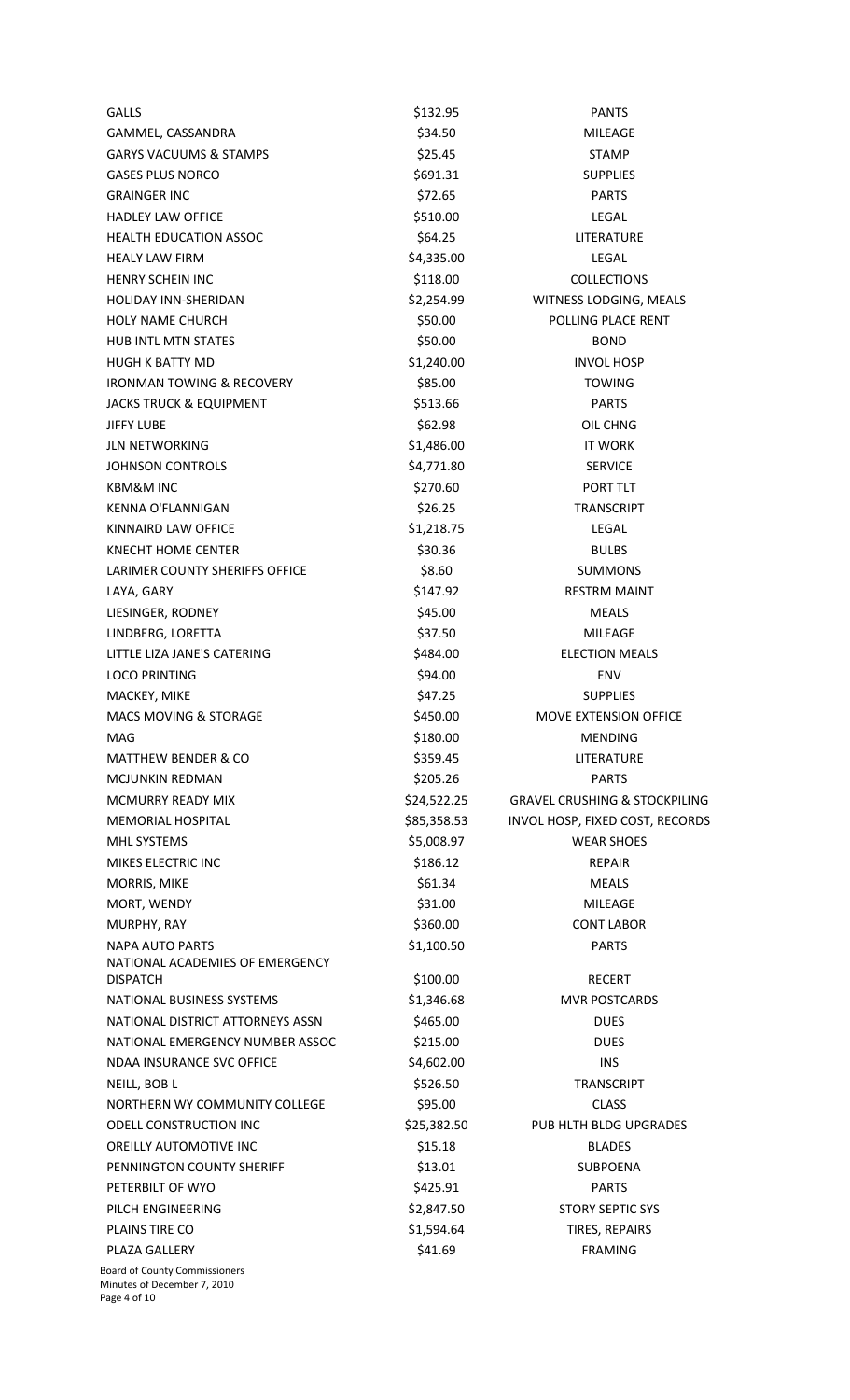POLL, EDWARD \$90.00 CONT LABOR POSTMASTER \$99.00 STAMPS POWDER RIVER HTG & AIR COND \$141,230.56 LIBRARY HVAC POWDER RIVER POWER **BUSINESS AND SEXUAL SEXUAL SEXUAL PROVIDER** PARTS PRAIRIE DOG WOMENS CLUB \$50.00 POLLING PLACE RENT PRESTFELDT SURVEYING  $$1,865.20$ ROW EASEMENTS PRILL BROTHERS INC **Example 2018** S822.75  **BEPAIRS** PTOLEMY DATA SYSTEMS  $$8,019.55$  IT SVC, PRINTERS, SUP QUARTERMASTER \$91.96 SHIRTS QUICK PRINTING **A POST ASSESSED ASSESSED A** S75.75  **PRINTING PRINTING** QUILL CORP \$64.76 SUPPLIES RANCHHAND FENCING  $$1,308.97$  FENCING RELM WIRELESS CORP **\$309.41 \$309.41 REPAIR RADIOS** RICHARD MATTSON LTD \$744.00 \$744.00 TRANSCRIPT ROSCOE STEEL & CULVERT CO  $$1,971.53$  MATERIAL SG WELSH CO \$8,070.67 SCA BUS PARK PATHWAY SAFARILAND LLC **SAFARILAND LLC 1999 1201 1312 1313 1350.80** FIRST DEFENSE STREAM SALMON CREEK DESIGNS **\$29.00** \$29.00 PATCHES SANOFI PASTEUR INC **\$13,140.73** VACCINES SCHONENBACH, KATHIE **1988 1999 12: SECHONENBACH, KATHIE** SERVALL UNIFORM & LINEN SUP \$62.66 TOWELS SHERIDAN ACE HARDWARE  $$94.05$   $$94.05$  SUPPLIES SHERIDAN CNTY AIRPORT **\$13,700.00** FIXED COST, LEASE PMT SHERIDAN CNTY CLERK OF DISTRICT COURT \$129.27 JUROR SUPPLIES SHERIDAN CNTY FAIR ASSN \$35,416.67 FIXED COST PMT SHERIDAN CNTY FULMER PUBLIC LIBRARY \$86,666.67 FIXED COST PMT SHERIDAN CNTY PLANNING DEPT \$127.50 PETTY CASH SHERIDAN CNTY SCHOOL DIST #2 \$150.00 POLLING PLACE RENT SHERIDAN CNTY SCHOOL DIST #3  $$50.00$  POLLING PLACE RENT SHERIDAN CNTY SHERIFF  $$10.00$  FINGERPRINT SHERIDAN COMMERCIAL CO **\$662.26** SUPPLIES SHERIDAN ELECTRONICS LLC **STARF AND STARF STARF STARF AND STARF STARF STARF STARF STARF STARF STARF STARF STARF STARF STARF STARF STARF STARF STARF STARF STARF STARF STARF STARF STARF STARF STARF STARF STARF STARF STARF S** SHERIDAN IRON WORKS **\$72.66** MATERIAL SHERIDAN MEDIA \$2,366.00 ADVERTISING SHERIDAN PRESS INC **\$4,275.40** ADVERTISING SHERIDAN SEED CO \$20.97 K9 FOOD SHERIDAN TENT & AWNING \$37.00 \$37.00 FLAG SHERIDAN WINNELSON CO **\$99.42** PARTS SHIPTONS BIG R \$39.92 SUPPLIES SJ MECHANICAL **S1,267.75 GUARDRAIL WORK GUARDRAIL WORK** SMALL, STEVEN **1999 CONTROLLS IN THE STEVEN SMALL**, STEVEN **EXAMPLE 2 CONTROLLS** SAMPLE 3 **CONTROLLS** SCHOOL SOLVE IT INC \$480.00 IT WORK SOURCE OFFICE PRODUCTS \$313.77 SUPPLIES SOUTH SHERIDAN MEDICAL CTR<br>
\$80.00 EMP MED SPAHN, BOBBIE \$75.50 MILEAGE SPOKANE COUNTY DISTRICT COURT **S10.00 S10.00

SPOKANE COUNTY DISTRICT COURT** ST VINCENT HEALTHCARE **\$338.34** FACILITY CHG STINE, JUDITH **SEPOSITION \$174.00 DEPOSITION** STORY WOMENS CLUB **\$50.00** \$50.00 POLLING PLACE RENT STRAHAN & ASSOCIATES PC  $$933.67$  HEALTH OFFICER, INVOL HOSP SWANSON SERVICES CORP  $$664.71$  COMMISSARY ORDERS SYSCO FOOD SVC \$278.38 SUPPLIES TARVER, PETE \$5.28 PAINT TERRY, SUSAN \$195.14 SUPPLIES THE BIG HORN MOUNTAIN RADIO NETWORK \$200.00 ADVERTISING

Board of County Commissioners Minutes of December 7, 2010 Page 5 of 10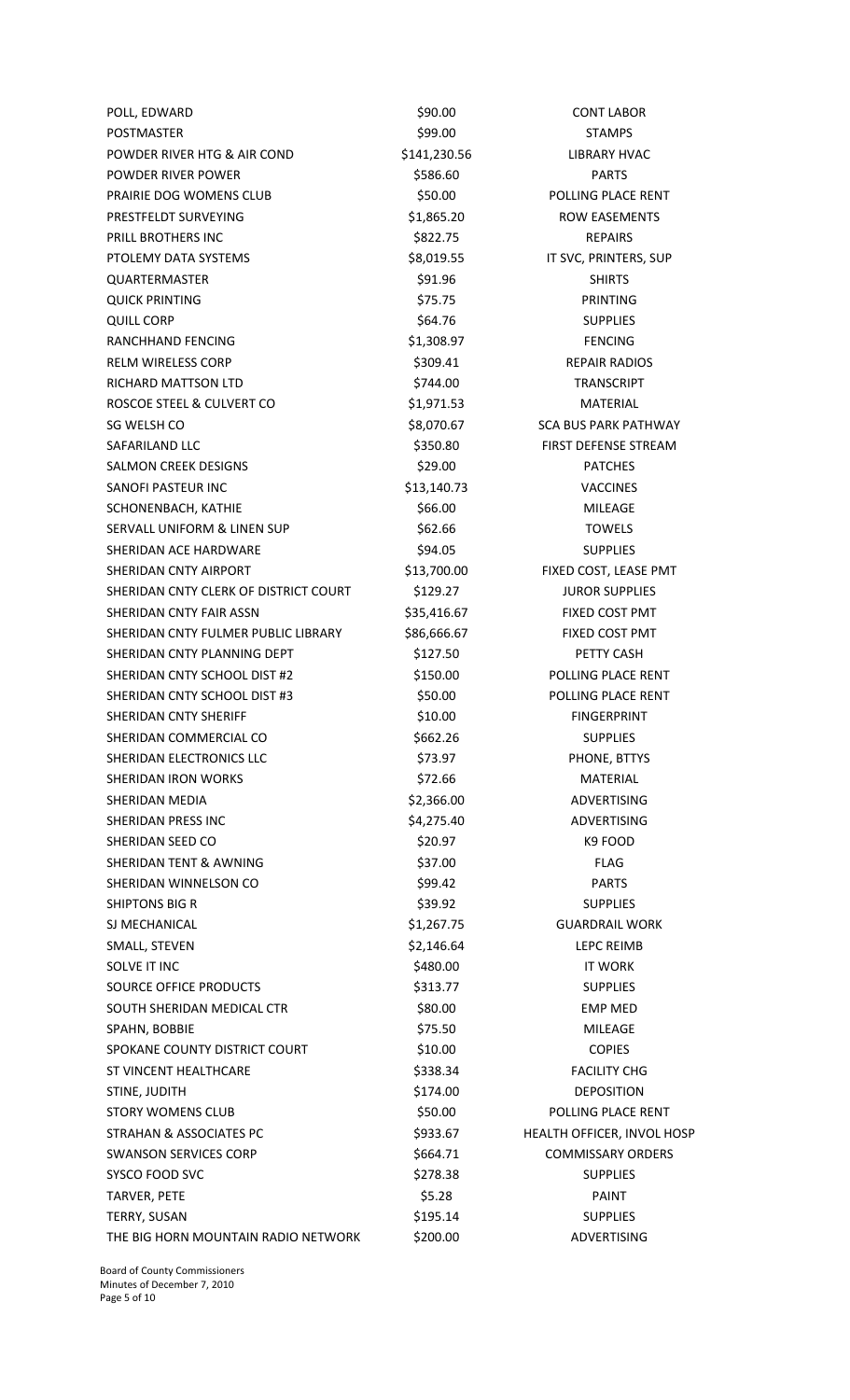THE COUNTRY BOUNTY **1999** S186.00 ADVERTISING THE RADAR SHOP \$1,062.00 RECERT THOMAS BENNETT MD  $$4,860.00$  AUTOPSIES THYSSENKRUPP ELEVATOR \$1,834.88 ELEV MAINT TIRE‐RAMA **beider and the set of the set of the set of the set of the set of the set of the set of the set of the set of the set of the set of the set of the set of the set of the set of the set of the set of the set of th** TONGUE RIVER STONE **\$310.70** S310.70 MATERIAL TOP OFFICE PRODUCTS **A COPY CHOCK COPY CHGS, FURNITURE, SUP** TOTAL COMFORT 
and the state of the state of the state of the state of the state of the state of the state of the state of the state of the state of the state of the state of the state of the state of the state of the stat TSP INC 68,625.87 ENGINEERING ULTRAMAX AMMUNITION  $$2,949.00$  AMMO US BANK CORPORATE REAL ESTATE  $$5750.00$  OFFICE RENT VALLEY LANDSCAPING 
valley Landscaping
strategy and the state of the state of the state of the state of the state of the state of the state of the state of the state of the state of the state of the state of the state of t VICTOR ASHEAR PHD \$360.00 S360.00 VISTA WEST ENGINEERING  $$6,869.17$  ENGINEERING VOLUNTEERS OF AMERICA  $$75.00$  SCREENING WC&PAA \$600.00 DUES WARM PROPERTY INS POOL \$1,586.32 CRIME INS WPCI **BUDGET ACCORD METALLY SEED ASSESSED AT A STATE OF A STATE OF A STATE OF A STATE OF A STATE OF A STATE OF A STATE OF A STATE OF A STATE OF A STATE OF A STATE OF A STATE OF A STATE OF A STATE OF A STATE OF A STATE OF A** WALMART COMMUNITY **1200 SEPTEMBER 1259.34** SUPPLIES WAREHOUSE MARKET **1998** S635.57 SUPPLIES WAY OIL CONSIDER THE STATE OF STATE STATES AND STATE STATES OF THE STATE OF STATE OF STATE OF STATES AND STATE WELLNESS COUNCILS OF AMERICA **5365.00 MEMBERSHIP** WENCKUS, JEFFREY **\$112.24** HRS, MILEAGE WEST PAYMENT CENTER  $$2,894.50$  INFO CHGS WILLIAMSON, WANDA **1999 12:00 12:00 12:00 12:00 12:00 12:00 12:00 MILEAGE** WILLIS, KENTZ \$20.51 MEALS WILSON, ROBERT **\$180.00** \$180.00 CONT LABOR WY AG SUB STATION \$50.00 POLLING PLACE RENT WYATT, AMY **EXAMPLE A CONSUMING A SAMPLE ASSAULT A SAMPLE A CONSUMING A MILEAGE** WYOMING APCO CHAPTER \$300.00 REGISTRATION WYOMING ELECTRIC **800 SECOND STATES SOLUTION** S97.50 **BEPAIR** WYOMING LAW ENFORCEMENT ACADEMY \$800.00 TRAINING WYOMING MACHINERY CO **\$1,043.70** PARTS, REPAIR WYOMING TAXPAYERS ASSOC  $\sim$  \$200.00 \$200.00 MEMBERSHIP WYOMING TECHNOLOGY TRANSFER CTR \$90.00 SOMETERENCE YALOWIZER EXCAVATING **\$573.75 EXCAVATION** ZOWADA RECYCLING & STEEL \$144.00 MATERIAL **GENERAL COUNTY WARRANTS \$803,179.00 AIRPORT WARRANTS**

ACT INC \$70.82 PHONE SVC ALLTEL \$17.64 CELL PHONE SVC AM ASSOC OF AIRPORT EXEC \$275.00 \$275.00 BRESNAN COMMUNICATIONS  $$277.40$  PHONE SVC BURGESS DESIGN GROUP **\$1,590.00** \$1,590.00 AIRPORT PROMO CARQUEST \$54.90 PARTS CITY OF SHERIDAN \$262.73 UTILITIES COUNTRY BOUNTY **123.60** S123.60 ADVERTISING DOUGLAS PORTABLE TOILETS \$198.00 PORTABLE TLT FORCE AMERICA  $$52.52$  SUPPLIES

Board of County Commissioners Minutes of December 7, 2010 Page 6 of 10

HAMMER CHEVROLET **12000 \$144.06** PHONOSTAN S144.06 REPAIRS HOME DEPOT **\$142.92** SUPPLIES

INDUSTRIAL TOWEL \$55.12 TOWELS JACKS TRUCK & EQUIPMENT \$50.37 \$50.37 PARTS

ICM  $\text{S7,170.79}$  GA RAMP, ACCESS RD RECONST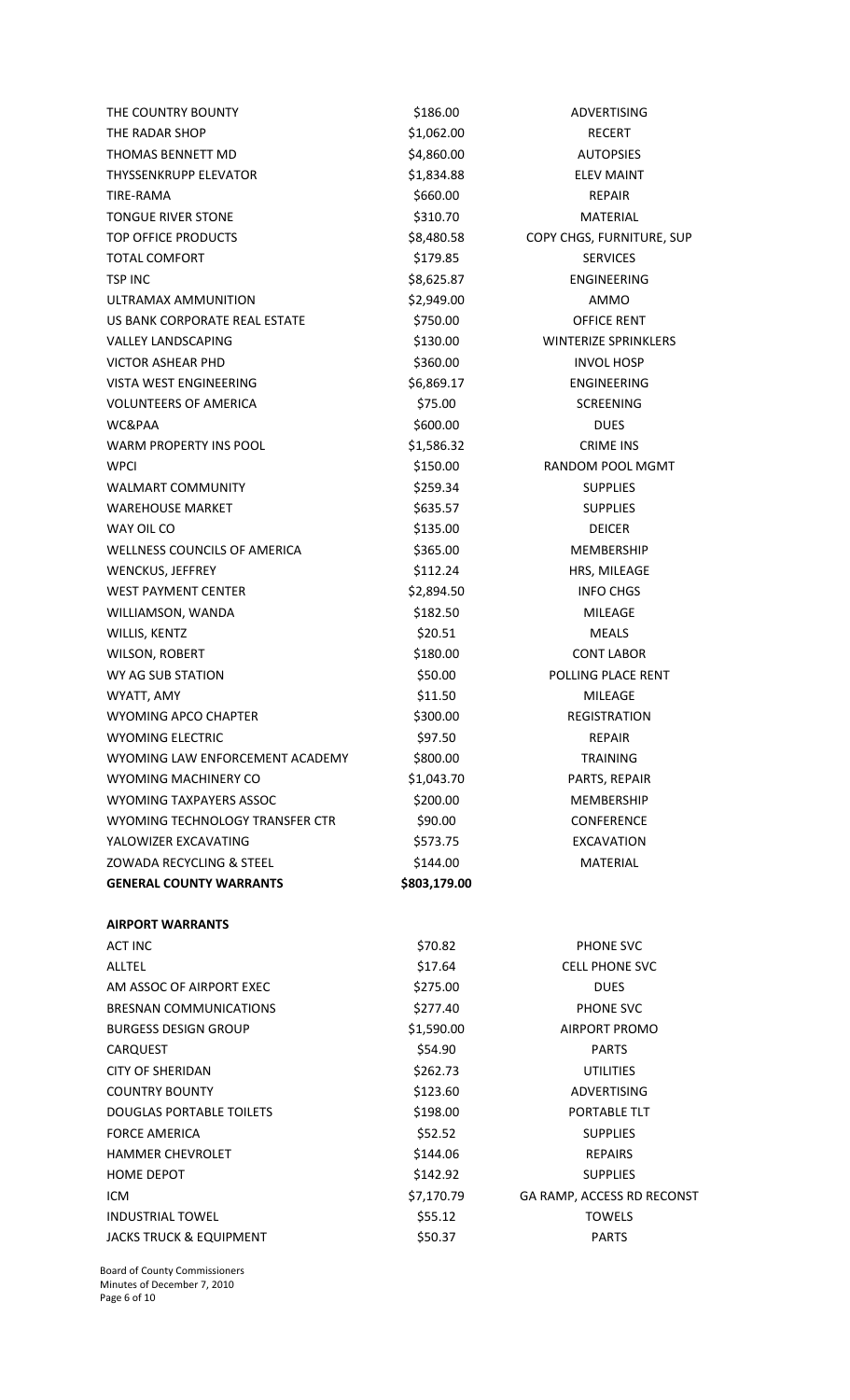| <b>KB COMMERCIAL</b>            | \$45.78      | <b>BAGS</b>                      |
|---------------------------------|--------------|----------------------------------|
| <b>KNECHT HOME CENTER</b>       | \$83.36      | <b>PARTS</b>                     |
| MASTERCARD                      | \$535.11     | <b>NOVEMBER</b>                  |
| MAXWELL ASPHALT                 | \$16,423.32  | <b>TAXIWAY SEALING, STRIPING</b> |
| <b>MONTANA DAKOTA UTILITIES</b> | \$3,554.42   | <b>UTILITIES</b>                 |
| <b>MOUNTAIN VIEW BUILDING</b>   | \$8,657.10   | <b>GA RAMP RECONSTRUCT</b>       |
| <b>NAPA AUTO PARTS</b>          | \$695.10     | <b>PARTS</b>                     |
| <b>POSTMASTER</b>               | \$128.00     | <b>STAMPS</b>                    |
| POWDER RIVER POWER              | \$139.66     | <b>HOSES</b>                     |
| <b>PRILL BROS INC</b>           | \$349.75     | <b>REPAIRS</b>                   |
| PROLINE CONCRETE                | \$199,066.88 | <b>GA RAMP RECONSTRUCT</b>       |
| <b>PTOLEMY</b>                  | \$449.00     | <b>IT SVCS</b>                   |
| SHERIDAN ACE HARDWARE           | \$3.99       | <b>CORD</b>                      |
| SHERIDAN LOCK & KEY             | \$7.10       | <b>KEYS</b>                      |
| SHERIDAN MEDIA                  | \$545.50     | <b>ADVERTISING</b>               |
| <b>SHIPTONS BIG R</b>           | \$71.42      | <b>SUPPLIES</b>                  |
| SMITH, TINA JO                  | \$34.10      | <b>MILEAGE</b>                   |
| <b>TRI-STATE RECYCLING SVC</b>  | \$50.00      | <b>WASTE</b>                     |
| <b>VISTA WEST</b>               | \$44,049.12  | <b>ENGINEERING</b>               |
| <b>WALMART</b>                  | \$50.67      | <b>SUPPLIES</b>                  |
| <b>WPCI</b>                     | \$158.00     | <b>SCREENING</b>                 |
| <b>TOTAL AIRPORT WARRANTS</b>   | \$285,583.25 |                                  |
| AGENDA                          |              |                                  |

Commissioner Cram made a motion to add Number 18, Consider Airport lease agreement with Sensations Kids, LLC, to the published agenda. The motion was seconded by Commissioner Nickel, all Commissioners voted in favor. Commissioner Ringley moved to approve the amended agenda, Commissioner Rolston seconded the motion and all Commissioners voted in favor.

#### ANNOUNCEMENTS

Chairman Maier recognized Carol Grandahl, Treasurer's Office, 15 years of service; Yvonne Cross, Attorney's Office, 5 years of service; Bonnie Formisano, Clerk's Office, 5 years of service; and Sherry Hill, Sheriff's Office, 5 years of service. He also reminded the public that Red Grade Road is closed to vehicular traffic.

#### PUBLIC COMMENTS

 Ted Lapis addressed the board regarding his intervenor status with the Wyoming Public Service Commission.

# APPEAL HEARING

The Board heard Appeal Docket Number SC10‐09, Appeal of Zoning Administrator Decision by Ronald Lytton. Chairman Maier, Hearing Officer, opened the hearing at 9:11 a.m. Mr. Lytton and County Planner, Mark Reid, presented their evidence to the Board. Both parties were sworn in and gave opening statements. Both parties then responded to the opening statements and gave their closing arguments. Chairman Maier, Hearing Officer, closed the hearing at 9:46 a.m. and stated the Board would issue Findings of Fact Conclusions of Law within 30 days of the hearing date. SHERIFF'S OFFICE GRANT

Following a report by Dave Coleman, Emergency Management Coordinator, a motion was made by Commissioner Rolston to accept the Office of Homeland Security Grant to receive Law Enforcement Terrorism Prevention Activities funding for the Sheriff's Office. The amount of the grant is \$19,708.30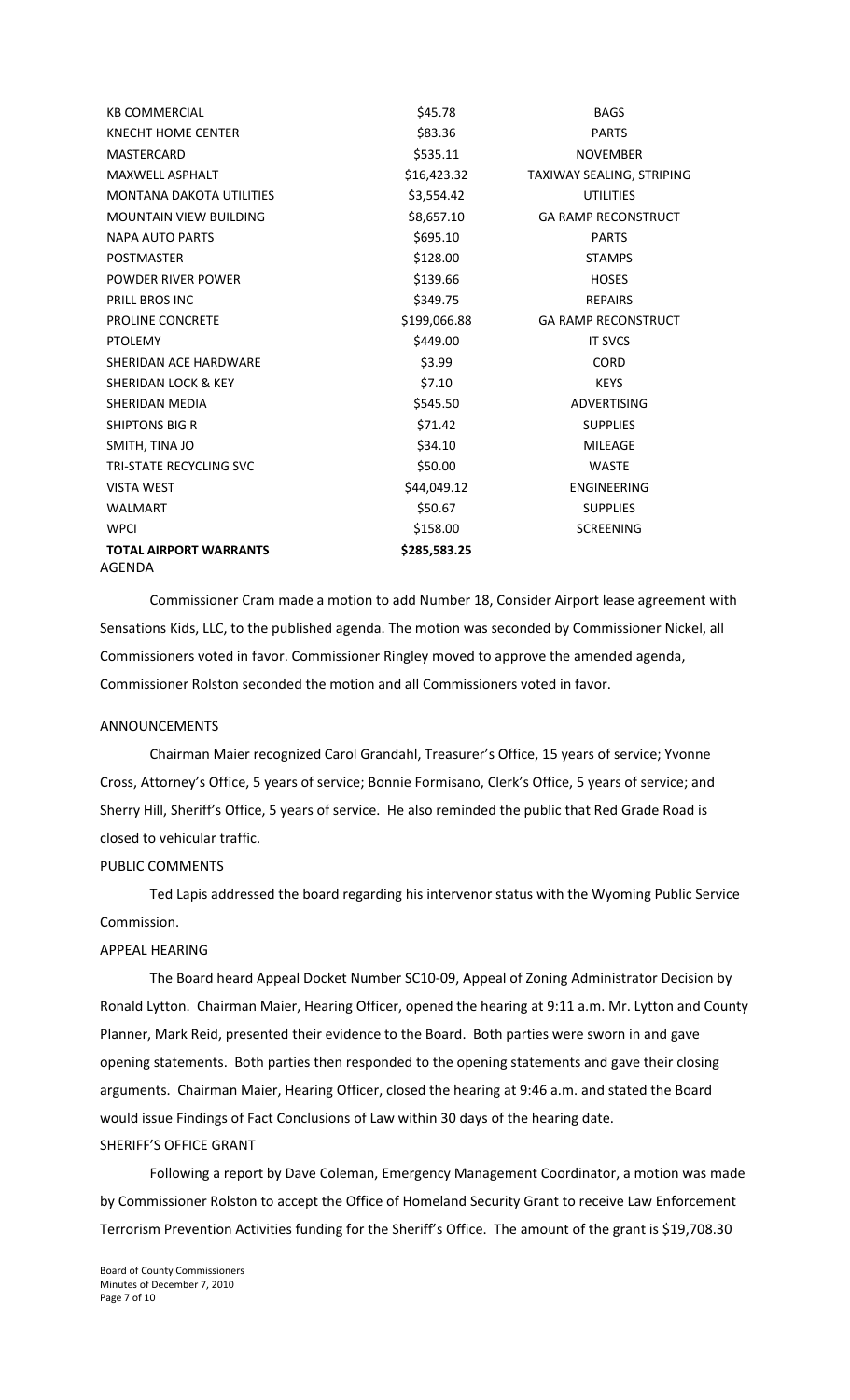and it runs from August 1, 2010 through April 30, 2013. The motion was seconded by Commissioner Ringley, and all Commissioners voted in favor.

### ALLEY VACATION

Following a report by Ken Muller, County Engineer, a motion was made by Commissioner Cram to approve the partial vacation of the alley in Block 78 of the Downers Addition, as described. The vacation shall be contingent upon the condition as outlined in the Viewer's Report being met, prior to the petitioner filing the quitclaim deed with the County Clerk. The motion was seconded by Commissioner Rolston, and all Commissioners voted in favor.

# CU‐10‐005 FLETCHER RECYCLING FACILITY CUP

Following a report by Robin DeBolt, Land Development Coordinator, a motion was made by Commissioner Ringley to approve CU‐10‐005 Fletcher Recycling Facility CUP with the following conditions:

- 1. The conditions of Item CU‐05‐007: Fletcher CUP is herewith void and replaced with the conditions of CU‐10‐005: Fletcher Construction Recycling Facility CUP.
- 2. The applicant shall stake out the 8.0 acre site within 60 days of approval by the BOCC and submit a site plan to the Planning Office that shows the 8.0 acres on the 30.68 acre parcel.
- 3. Hours of operation shall be limited to Monday through Friday, 7:00 a.m. to 5:00 p.m. and Saturday, 8:00 a.m. to 1:00 p.m.
- 4. No additional signage shall be added to the site for the recycling business. Any new exterior lighting shall be shielded to prevent direct glare to adjoining properties or public rights‐of‐way.
- 5. Should the owner sell the property; the new owner(s) shall contact the Sheridan County Public Works office as to the change in ownership and to receive a copy of the conditions of the CUP.
- 6. Should the site cease to be used for recycling of construction materials, the site shall be reclaimed by the applicant within one year.

The motion was seconded by Commissioner Nickel, and all Commissioners voted in favor. CANCELLATION OF WARRANTS

Following a report by Renee Obermueller, Administrative Director, and as requested by the County Treasurer, a motion was made by Commissioner Rolston to approve cancellation of Warrants issued for more than 12 months, in the amount of \$1,194.65 pursuant to Statute § 18-4-106. Commissioner Nickel seconded the motion, and all Commissioners voted in favor.

# WYOMING RETIREMENT UPDATES

Following a report by Renee Obermueller, Administrative Director, a motion was made by Commissioner Nickel to approve and authorize the Chairman to sign Resolution 10‐11‐035, authorizing updates to the Wyoming Retirement System Deferred Compensation Plan for the benefit of Employees of Sheridan County. Commissioner Ringley seconded the motion, and all Commissioners voted in favor.

#### **RESOLUTION 10‐11‐035**

# **RESOLUTION ADOPTING THE WYOMING RETIREMENT SYSTEM DEFERRED COMPENSATION PLAN FOR THE BENEFIT OF EMPLOYEES OF SHERIDAN COUNTY**

**WHEREAS,** the individuals signing below have the legal authority to take the action set forth herein on behalf of the Political Subdivision.

Board of County Commissioners **WHEREAS,** the Political Subdivision wishes to adopt the Wyoming Retirement System Deferred Compensation Plan, an eligible deferred compensation plan governed by Section 457 of the Internal Revenue Code, for its employees pursuant to enabling Wyoming Statute Article 5, Sections 9‐3‐501 through 9‐3‐508.

Minutes of December 7, 2010 Page 8 of 10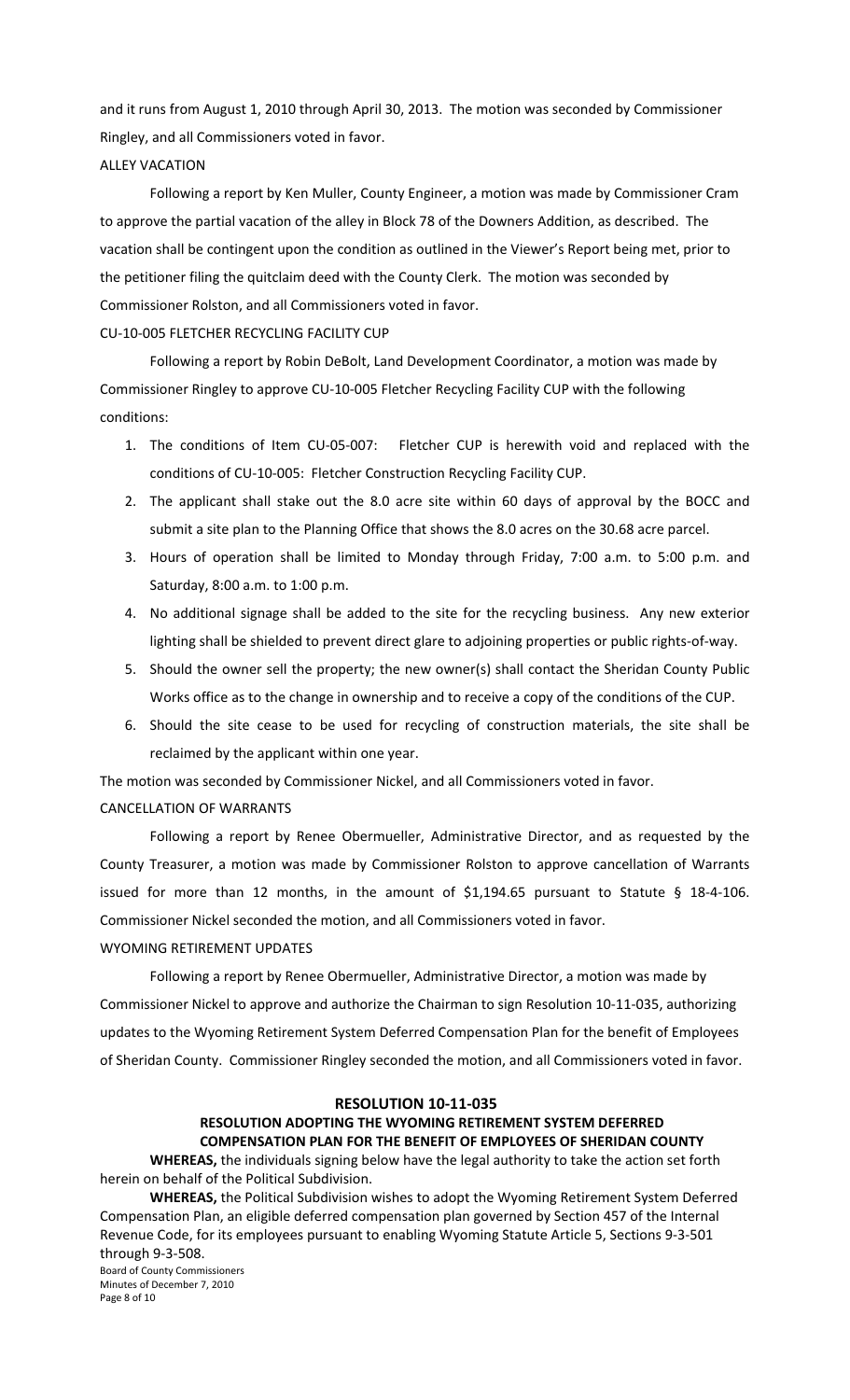**NOW THEREFORE, BE IT RESOLVED,** that the Political Subdivision adopts the Wyoming Retirement System Deferred Compensation Plan (Plan), effective March 9, 1995.

**BE IT FURTHER RESOLVED,** that the participation of the Political Subdivision's employees in the State Plan shall be governed by the plan document, a copy of which is attached, the services agreement(s), and any and all rules and regulations promulgated by the Wyoming Retirement System Board; and

**BE IT FURTHER RESOLVED,** that the Political Subdivision agrees to be bound by and honor the decisions and action taken by the Wyoming Retirement System Board, the plan administrator, in connection with Plan management and administration, including but not limited to, amending or terminating the Plan, selecting investment options and service providers, and approving unforeseeable emergency requests; and

**BE IT FURTHER RESOLVED,** that the Political Subdivision agrees that no employee shall be allowed to contribute more than the maximum annual contribution into the Plan. If Political Subdivision offers one or more other 457 plans, Political Subdivision shall coordinate the maximum annual contribution among all of the plans and agrees that any excess deferrals resulting from participation in multiple plans shall be attributable to and distributed from one of the other 457 plans, not the Wyoming Retirement System 457 Plan; and

**BE IT FURTHER RESOLVED,** it is recommended that the Political Subdivision facilitate educational programs developed for use with the Plan at least once a year, and, to the extent possible, to allow employees to attend during work hours; and

**BE IT FURTHER RESOLVED,** Bonnie Formisano, as chief payroll clerk, is hereby authorized to provide all relevant information to Wyoming Retirement System 457 Plan Administrator as requested; and

**BE IT FURTHER RESOLVED**, that Resolution 10‐11‐035 supersedes all previous resolutions. BOARD OF COUNTY COMMISSIONERS **BOARD** OF COUNTY COMMISSIONERS Sheridan County, Wyoming /s/Steve Maier, Chairman /s/Eda Thompson, County Clerk

STATE OF WYOMING ) )ss

COUNTY OF SHERIDAN

Commissioner Rolston made a motion to approve and authorized the Chairman to sign an updated Employer Fact Sheet from Wyoming Retirement System. The motion was seconded by Commissioner Cram and all Commissioners voted in favor.

# LAKE DESMET AMENDMENT

Commissioner Rolston made a motion to approve and authorize the Chairman to sign Resolution 10-11-036 amending Section III. A. of the Amendment to Joint Powers Board Agreement of Lake DeSmet Counties Coalition dated July 6, 2004. Commissioner Ringley seconded the motion, and all Commissioners voted in opposition.

# BOARD APPOINTMENTS

Commissioner Ringley made a motion to reappoint Patrick Hayworth to the Sheridan County Fair Association Board for a 5 year term to run until January, 2016. Commissioner Rolston seconded the motion, all Commissioners voted in favor.

Commissioner Nickel made a motion to reappoint Bob Krumm to the Predator Management District of Sheridan County for a 3 year term to run until January 2014, Commissioner Rolston seconded the motion, all Commissioners voted in favor.

Commissioner Rolston made a motion to reappoint Sukey Ross to the Sheridan County Historical Preservation Commission Board for a 3 year term to run until November 2013, Commissioner Nickel seconded the motion, all Commissioners voted in favor.